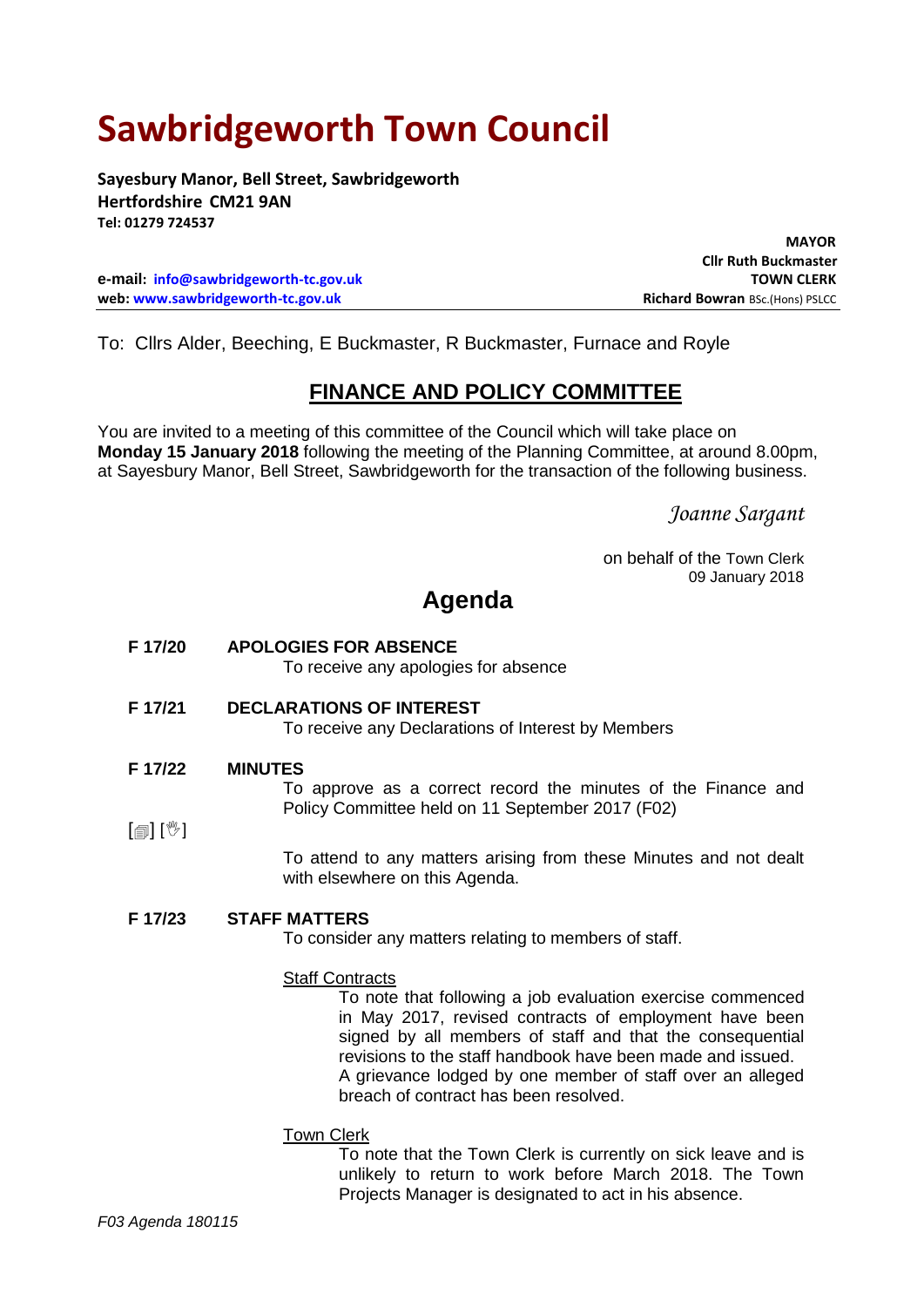| F 17/24   | <b>FINANCE MATTERS</b><br>To consider any matters relating to the finances of the Council                                                                                                                                                                   |
|-----------|-------------------------------------------------------------------------------------------------------------------------------------------------------------------------------------------------------------------------------------------------------------|
| F 17/24.1 | <b>Annual Return</b>                                                                                                                                                                                                                                        |
|           | To advise members that the Annual Return has been signed<br>and approved by BDO, the external auditor, with no adverse<br>comments.                                                                                                                         |
| F 17/24.2 | <b>Internal Auditor</b>                                                                                                                                                                                                                                     |
|           | To resolve that Mr Chris Clark be re-appointed as internal<br>auditor to the town council. Mr Clark has expressed his<br>willingness to accept such an appointment.                                                                                         |
| F 17/24.3 | <b>Budget 2018/19</b>                                                                                                                                                                                                                                       |
|           | To review the draft budget or the year 2018/19; to respond to<br>any written questions put to the Chair of F&P or The Clerk<br>prior to the meeting; to receive any supplementary questions<br>for clarification.                                           |
| [@][*)    | To make a recommendation for adoption of the budget by<br>Council.                                                                                                                                                                                          |
|           | Attached are the Draft Budget and Notes to the Budget                                                                                                                                                                                                       |
|           |                                                                                                                                                                                                                                                             |
| F 17/25   | <b>POLICY MATTERS</b><br>To consider any matters relating to Policy for the future development<br>of Town Council services to the community.                                                                                                                |
| F 17/25.1 | <b>Festive Lights Contract.</b>                                                                                                                                                                                                                             |
|           | To note that further to Item F17/17.2 a three year agreement<br>at a cost of £8,850 per annum has been placed with<br>Aylesford Electrical for the installation, testing, maintenance,<br>de-installation and storage of the town council's festive lights. |
| F 17/25.2 | <b>Health &amp; Safety Support.</b>                                                                                                                                                                                                                         |
|           |                                                                                                                                                                                                                                                             |

To note that further to Item F17/17.3 a three year agreement at a cost of £2,700 per annum with ELAS for the provision of HR and Health & Safety advice and insurance against claims made upon the council